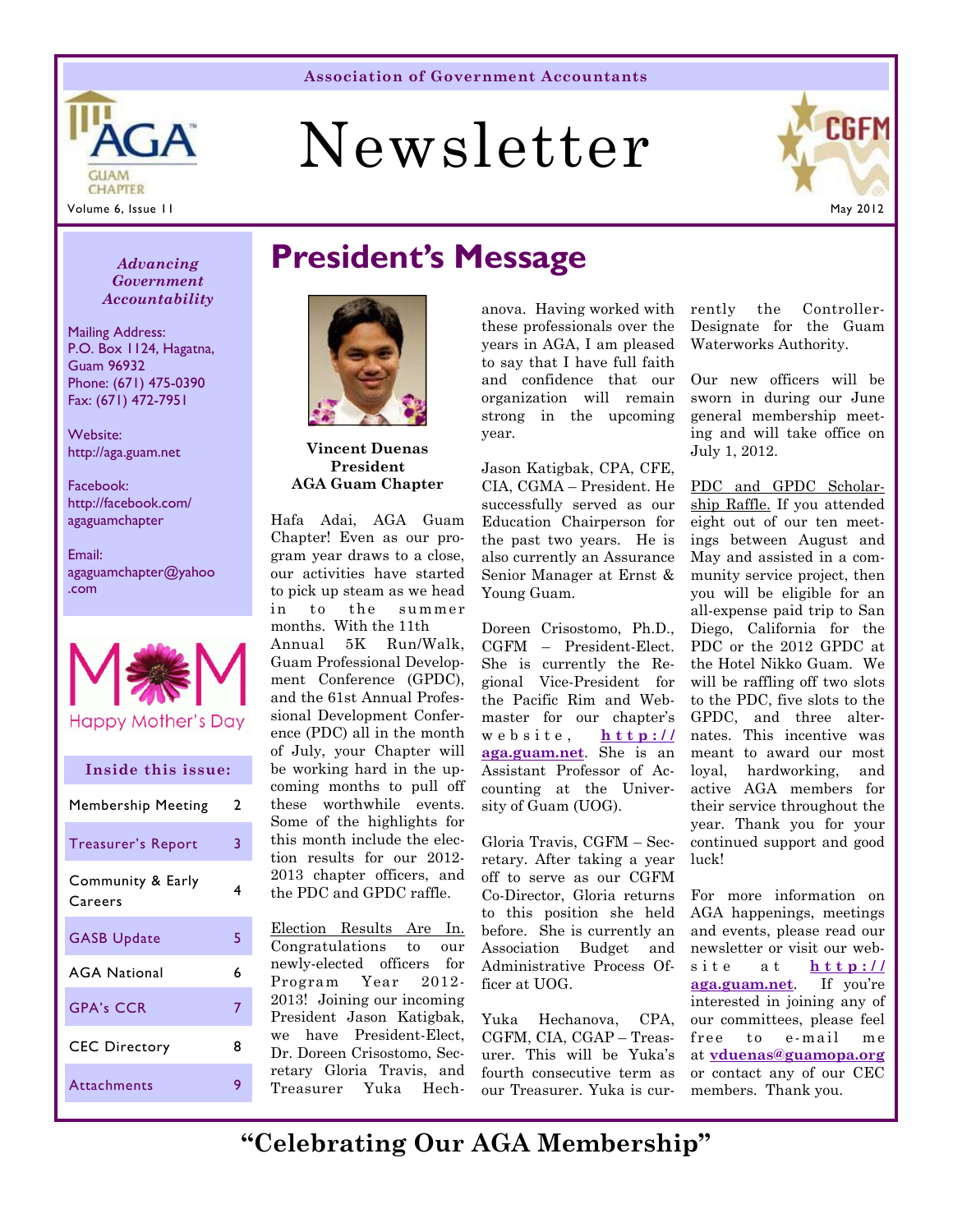### **Last Meeting**

#### **By Rachel Field Secretary AGA Guam Chapter**

Last month, our guest speaker was Federal Bureau of Investigations (FBI) Special Agent Garold Hewitt. His topic was "White Collar Crime on Guam and the Pacific".

Mr. Hewitt is part of FBI's Criminal Investigative Division. During the meeting, he described his division and emphasized the importance of ethics among public service employees. His division managed different sections, of which the top priority was the section of Public Corruption Civil

Rights. Public corruption is one of the biggest issues dealt with by the FBI.

Mr. Hewitt also shared that the FBI monitored criminal activities in Guam and the Pacific. The FBI even utilized local agencies, such as the Office of Public Accountability, to gather information for some of their cases. One activity the FBI continually monitors on Guam is wire fraud. This activity becomes larger as technology advances.

Picture: AGA members listen to Special Agent Hewitt's presentation.



### **May Meeting**



**Topic:** Leadership and the 60th University of Guam Anniversary

**Date & Location**: Wednesday, May 30, 2012 11:30 AM to 1:00 PM Outrigger Resort, Tumon

**Lunch Fee**: Members: \$12 Non-members: \$17 Our guest speaker for this month was Dr. Robert Underwood. Dr. Underwood was a former Member of Congress, a Professor Emeritus at the University of Guam (UOG), and is a distinguished educator with many publications and major presentations to his credit.

He has served as a classroom teacher, curriculum writer, school administrator, School Board member, Dean of the College of Education, and Academic Vice President of UOG.

He served five terms as Guam's Congressional Delegate and was a senior member of both the Armed Services and Resources Committees in the U.S. House of Representatives.

He authored major pieces of legislation for Guam, served as Chair of the Congressional Asian Pacific American Caucus and was ranking member of several panels and subcommittees.

His public service and professional record reflects his passion for his homeland, commitment to high educational standards and his devotion to issues of justice and equity.

### **Lunch Raffle Winner**

Congratulations to **Kyle Mesa** for winning the free lunch raffle from the April 2012 General Membership Meeting!

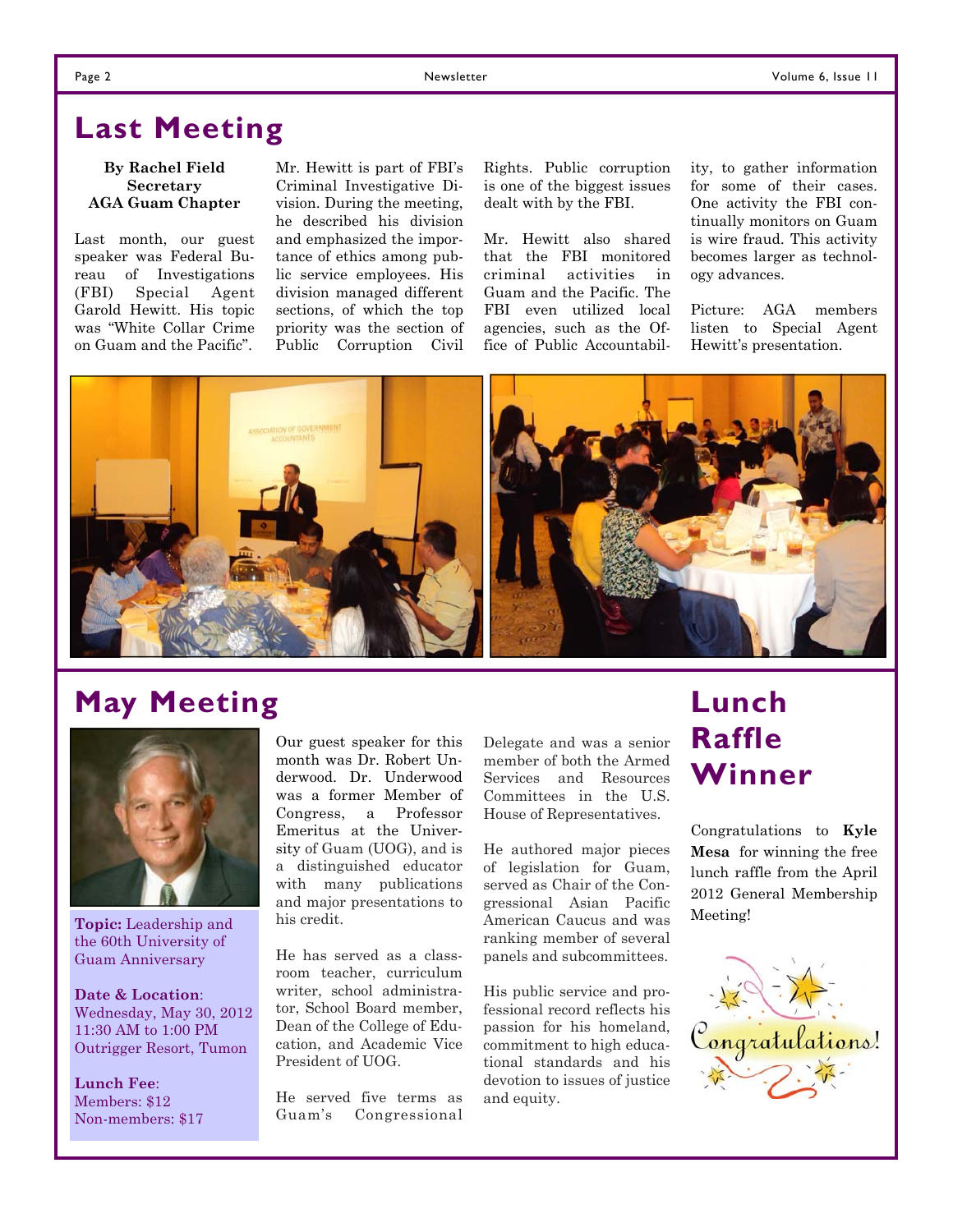### **Treasurer's Report**

Association of Government Accountants - Guam Chapter **Condensed Financial Statements** As of and for year ending April 30, 2012

|                                   |                |     |                               |      |          |   |            |     | 10 months ending |
|-----------------------------------|----------------|-----|-------------------------------|------|----------|---|------------|-----|------------------|
|                                   | Chapter        |     | Community Svc. Prof. Develop. |      |          |   | Memo       |     | 4/30/2012        |
| Assets                            | $(1,568)$ \$   |     | 8,548                         | - \$ | 47,219   | S | 54,199     |     |                  |
| Liabilities                       | $\blacksquare$ |     |                               |      | 700      |   | 700        |     |                  |
| Net Assets                        |                |     |                               |      |          |   |            |     |                  |
| Earmarked                         | ٠              |     | 5,853                         |      | 41,241   |   | 47,094     |     |                  |
| Unrestricted                      | (1, 568)       |     | 2,696                         |      | 5,277    |   | 6,405      |     |                  |
| Revenues                          | 1,100<br>S.    | - S | $-$ \$                        |      | $\sim$   | S | $1,100$ \$ |     | 46,234           |
| Expenses                          | 986            |     |                               |      | 4,853    | S | 5,839      |     | 40,569           |
| Increase (decrease) in net assets | 115            |     |                               |      | (4, 853) |   | (4, 739)   |     | 5,665            |
| Beginning net assets              | (1,683)        |     | 8,548                         |      | 51,372   | S | 58,238     |     | 47,835           |
| Ending net assets                 | $$ (1,568)$ \$ |     | 8,548                         | - S  | 46,519   | s | 53,499     | - S | 53,499           |

### **Excellence in Government Accountability and Transparency Nominations Sought**

#### **Vincent Duenas President AGA Guam Chapter**

In addition to the Guam Professional Development Conference (GPDC), the AGA Guam Chapter seeks to recognize leaders and organizations dedicated to advancing government accountability and setting the standards of excellence. Nominations are now open for the following awards to be given during the GPDC.

Prof. John M. Phillips Excellence in Government Accountability Award – This award will recognize a government professional who exemplifies and promotes excellence in government, outstanding leadership, high ethical stan-

dards, and innovative management procedures. This award is named after Prof. John M. Phillips, CGFM, CPA, MBA, for his contributions to advancing government accountability in the Pacific region. Prof. Phillips is a charter member of the Association of Government Accountant's (AGA) Guam Chapter, a retired tenured professor of accounting at the University of Guam (UOG) after a 22-year career. Nomination forms could be found online at **http://aga.guam.net/ chapter-awards.html** and is open to all government professionals.

Best Government of Guam Website Award – This award is used to recognize an outstanding govern-

ment of Guam website that promotes transparency and accountability. Judging will be determined on compliance with Public Law 28-57 and other factors. All government of Guam websites are eligible for this award.

Best Citizen-Centric Report Award – This award is used to recognize an outstanding Citizen-Centric report that meets the design elements cited in Public Law 30-127 and other factors. All government of Guam entities with a prepared Citizen-Centric Report are eligible for this award.

Chapter Service Award – This award will recognize an individual whose participation is above and be-

yond the call of duty, for matters that have made a positive impact and improvement on Chapter operations, membership, etc.

Emerging Leader Award - This award will recognize an AGA Guam Chapter member who has demonstrated the skills to be an outstanding leader and who has shown a commitment to improving chapter operations. Nominees must have 5-10 years of work experience.

Agency Chapter Service Award – This award will recognize outstanding support provided by an agency to the AGA Guam Chapter. Eligible agencies will have consistently made important contributions in support of the development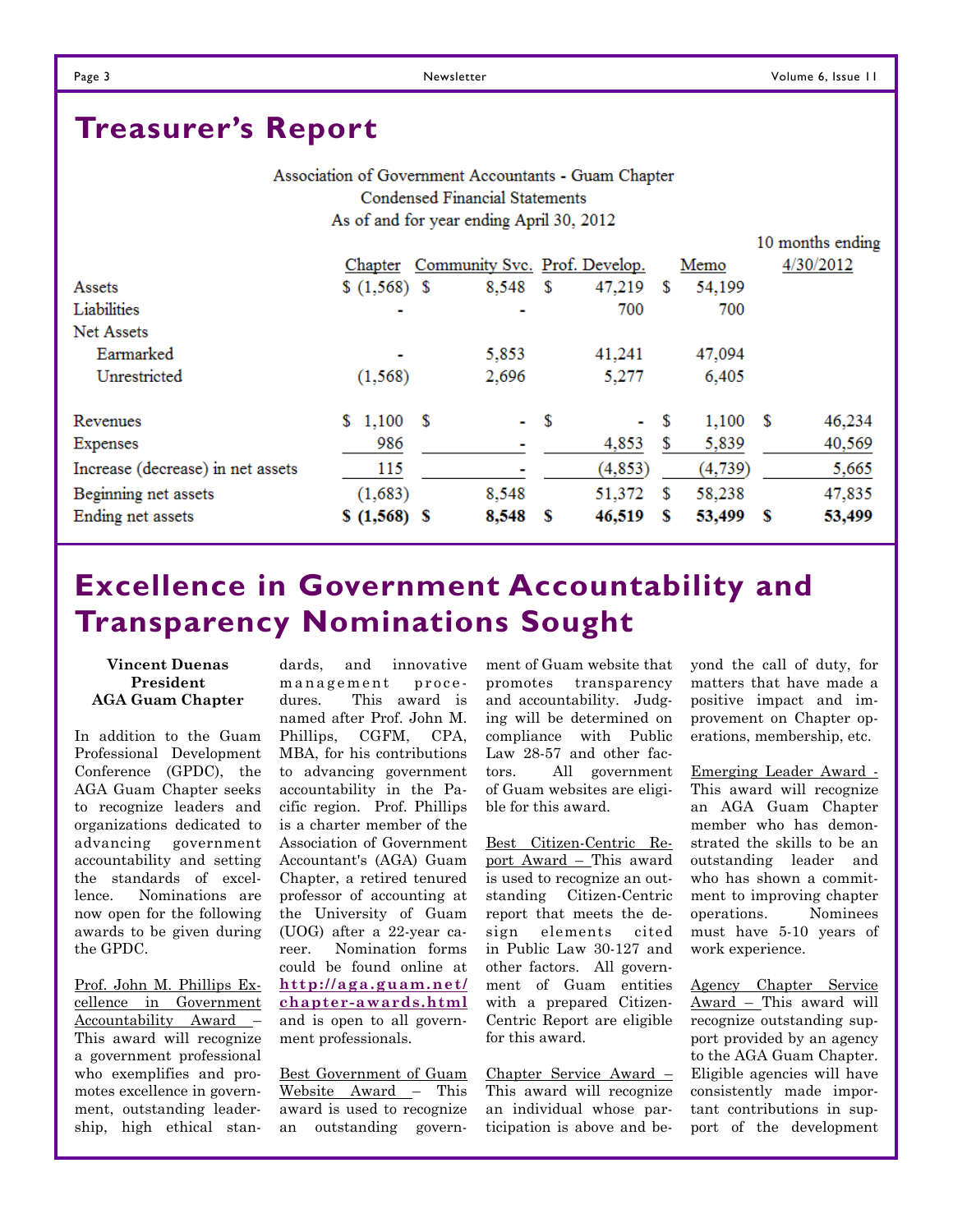### **Nominations—Continued**

and enhancement of AGA. All public and private organizations/agencies are eligible for this award.

Chapter Education Award – This award will recognize an AGA Guam Chapter member who has demonstrated an outstanding commitment to providing educational op-

portunities that promote vice project or projects. the Chapter.

Community Service Award – This award will recognize an AGA Guam Chapter member who has demonstrated an outstanding commitment to volunteer community service by participating in a volunteer community ser-

Nomination forms may be obtained online at **http:// aga.guam.net**. Deadline to submit nominations is Friday, June 29, 2012 and may be emailed to **agaguamchapter@yah oo.com**.

### **Reminders**

**Guam PDC July 17-19, 2012** 

AGA Guam Chapter in association with the Guam Society of Certified Public Accountants (GSCPA) will be sponsoring the 2012 Guam Professional Development Conference (GPDC) on July 17-19, 2012 at the Hotel Nikko Guam. This year's conference theme is "The Future of Accountability." Early registration is now ongoing until June 30, 2012. Registration form is found on page 10. More information can be found online by visiting **http://aga.guam.net**

> **11th Annual 5K Walk/Run July 14, 2012**

The 11th Annual AGA 5K Run/Walk is now set for July 14, 2012 at the Chamorro Village in Hagatna. **Pre-sales for the race bibs have also begun (Attachments, Page 11).** If anyone is interested in joining us for our planning meetings, please email Lourdes Perez at **g u a m p e r e z l o u @ gmail.com** or Jocelyn Untalan at **juntalan@guamopa.org**.

For more information on AGA happenings, meetings and events, please read our newsletter or visit **http://aga.guam.net**. If interested in joining any of our committees, please contact our President, Vince Duenas at **vduenas@guamopa.org** or any of our CEC members (CEC Directory, page 9).

### **Community—Relay for Life**



AGA Guam Chapter participated in the American Cancer Society's Relay for Life on May 25, 2012, from 6 PM to 12 AM, at the George Washington High School's Track and Field. AGA also conducted a coin drive for cancer survivors and deposited the amount collected to the American Cancer Society. Thank you for your support!

### **Early Careers—Merit Scholarship**



Congratulations to Artemio Ricardo "Ricky" Aguon Hernandez, AGA Guam Chapter Early Careers Chairperson, for being one of the AGA National's fulltime study academic scholarship recipients! The other recipients were:

Full-time Study– \$3,000 Merit Scholarship Delvin Seawright Maranda Summers Kasey J. Wiggins

Part-time Study–\$1,000 Merit Scholarship Jay H. Gwak

Community Service– \$3,000 Merit Scholarship Anthony Edmund Michael Georgiades Xiaoyi Shao

Community Service– Honorable Mentions for Commendable Service

Nelson Auner Whitney Bird Melissa Hernandez Darwin Hsu Kunal Kochar

Recipients of the full-time and part-time academic scholarships were rated on their academic success and achievements and their potential to make a significant contribution to government financial management. The community service scholarships were awarded this year recipients that demonstrated an outstanding commitment to serving their community.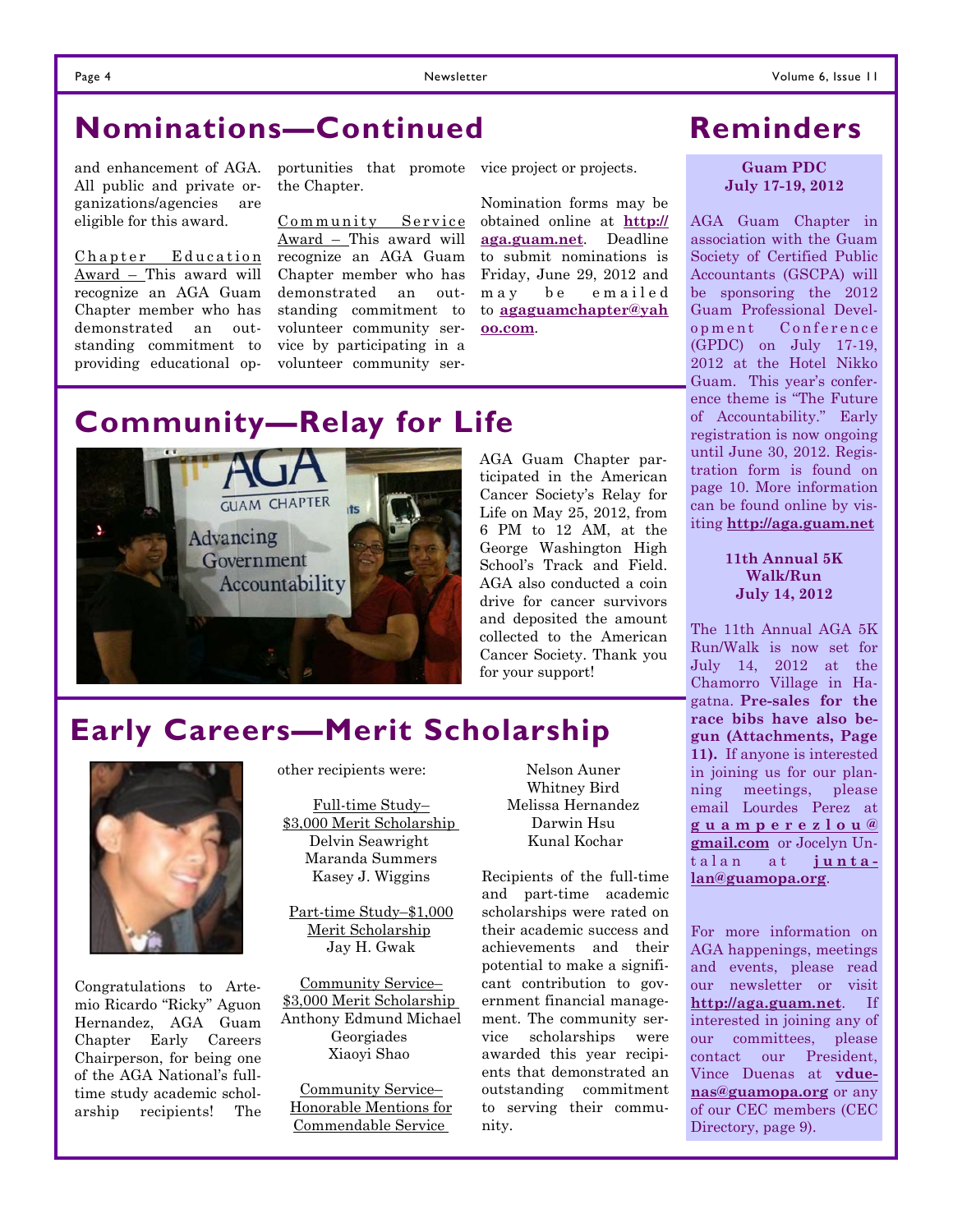### **GASB Updates**

#### **New GASB User Guide to School Districts' Finances Helps Taxpayers Find Answers to Many Questions**

Norwalk, CT, May 16, 2012—How can taxpayers follow how their money is being spent on public education? What is the difference between a school district's budget and its financial statements? How can you determine if your school district's financial health is improving or declining? What assets does your school district own, and how much does it owe?

Taxpayers can learn the answers to those questions—and many others in a new, easy-tounderstand guide to school district financial statements just published by the Governmental Accounting Standards Board (GASB). The guide is the second in an expanded, fully revised and updated series published this year by the GASB, the independent, not-for-profit organization that sets accounting standards for the almost 90,000 local and state governments in the U.S., including the more than 13,000 independent public school districts.

*What You Should Know about Your School District's Finances: A Guide to Financial Statements*, 2nd edition, offers parents, teachers, school board members, educational advocacy groups, and other people who need financial

information about public education a comprehensive, easy-to-understand primer on the annual financial reports issued by school districts. The User Guide includes major new reporting requirements issued by the GASB since the publication of the original guide in 2000, in areas that include retiree health insurance and fund balance. The guide includes:

- More than 50 annotated examples of school district financial statements, notes, and schedules
- A storyline designed to help the reader understand the concepts
- An introduction to basic financial ratios used to analyze school district finances
- Helpful boxes and sidebars further exploring issues raised in the text
- An overview of school district accounting and financial reporting
- An exhaustive glossary of terms.

"Like other governments, school districts take special care to demonstrate that they are accountable to the public for keeping track of what money is collected and how it is spent," said GASB Chairman Robert H. Attmore. "This guide helps taxpayers and parents understand what a financial report says. The guide shows how valuable school district financial information is when participating in a variety of important decisions, such as allocating budget resources among programs; choosing where to send a child to school, buy a house, or locate a business; voting in a school board election or on a district's annual budget; or buying a school district's bonds."

*What You Should Know about Your School District's Finances: A Guide to Financial Statements*, 2nd edition, can be ordered for \$14.95 plus shipping by visiting **www.gasb.org/ store**, or by calling the GASB Order Department at (800) 748-0659.

Additional guides will be available in the coming m on ths, including:

- *What You Should Know about the Finances of Your Business-Type Activities* is a new guide devoted to the unique features of financial reporting by the activities that governments operate similar to businesses
- *An Analyst's Guide to Government Finan-*

*cial Statements,* 2nd edition is the most comprehensive of the user guides and is written for experienced and frequent users of governmental financial statements.

In addition, the newly updated and revised edition of *What You Should Know about Your Local Government's Finances* is now available.

#### **About the GASB**

The GASB is the independent, not-for-profit organization formed in 1984 that establishes and improves financial accounting and reporting standards for state and local governments. Its seven members are drawn from the Board's diverse constituency, including preparers and auditors of government financial statements, users of those statements, and members of the academic community. More information about the GASB can be found at its website, **www.gasb.org**.

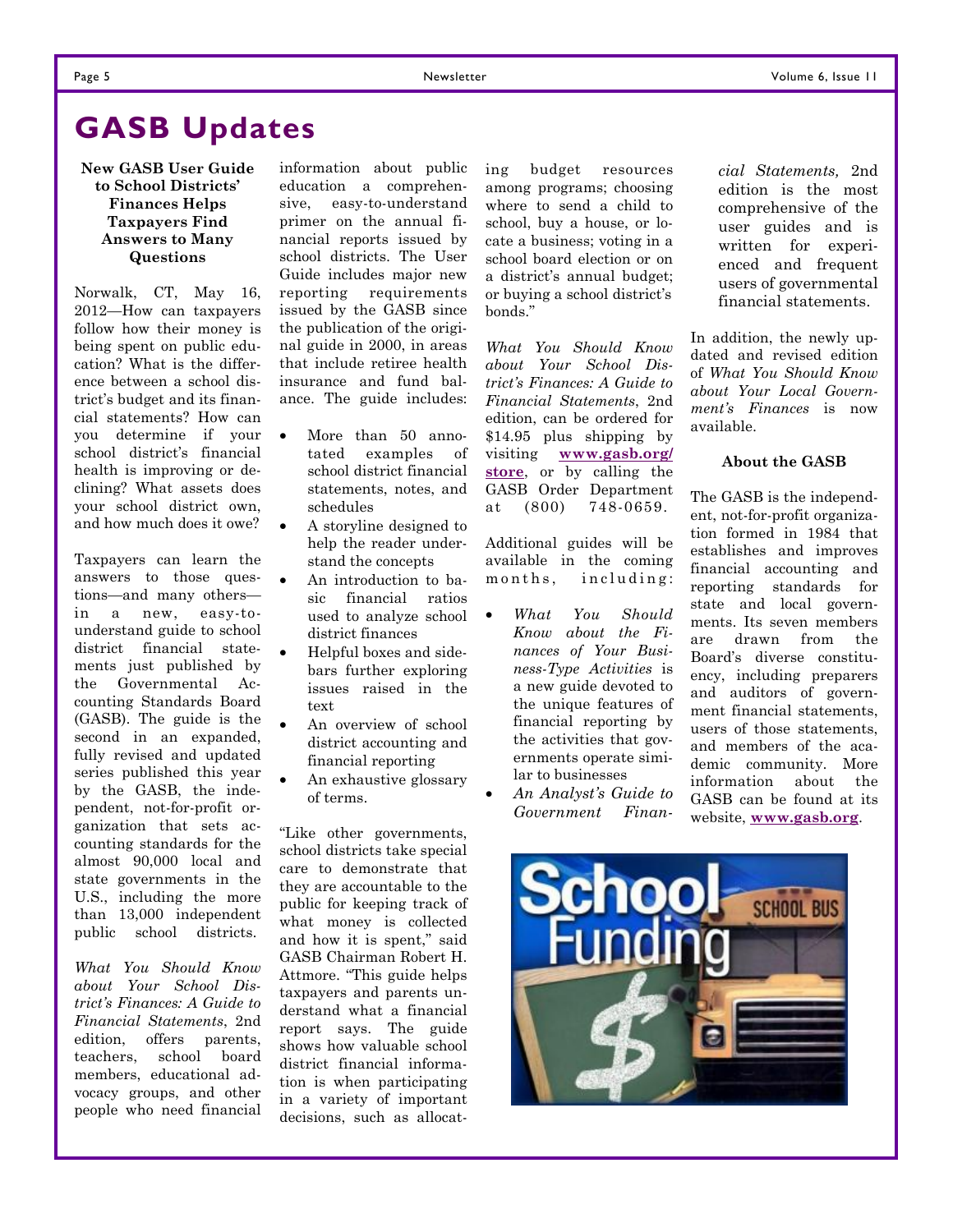#### Page 6 Newsletter Newsletter Communication of the Volume 6, Issue 11

### **AGA National News**



#### **AGA Seeks Input on Government E-Reporting**

AGA has started a research project on electronic reporting for governments. As part of the research we are asking you to participate by answering our survey. The goal of the project is to determine the information that would be useful to citizens and other decision-makers. The survey takes approximately seven minutes and will provide information for us to make recommendations to the appropriate standards-setters. By including your name and email at the end of the survey, you will be entered into a drawing for a free iPad.

The research project is being sponsored by Ernst & Young and the lead researcher is Past National President Billy Morehead,

Ph.D., CGFM, CPA. Since the project is designed to provide information for financial and nonfinancial users please ask your friends and relatives to also take the survey. We would appreciate responses by Friday, May 11 to aid in early compilation of the results, but also welcome continued feedback over the coming month as you identify other potential respondents and forward the survey link so that we can have as robust and diverse list of responses as possible. The survey link is **www.surveymonkey.co m/s/JVV378D** and will expire by May 25.

Thank you, in advance, for your participation. A report on the project will be a provided at the PDC training in July and will be available on AGA's website at **www.agacgfm.org**.

If you have any questions, please contact Evie Barry at **ebarry@agacgfm.org**.



**Review Course and Examinations** 

**Dispelling the Five Myths of** 

July 26–29, 2012 San Diego Marriott Marquis & Marina, San Diego

**AGA's 61st Annual PDC: Training to**  pdc **Solve Today's Fiscal Challenges** 

July 29, 2012 – August 01, 2012; San Diego Convention Center, San Diego, CA



**Annual Internal**  Control & **Fraud Conf.** 

September 24–25, 2012 Ronald Reagan Building and International Trade Center, Washington, DC



To retain the CGFM certification, all CGFMs must adhere to the AGA's Code of Ethics.

In addition, to continue using the CGFM designation after their names, CGFMs must be in an active status. To maintain your CGFM certification in an active status, you must:

1. Pay the CGFM renewal fee by the due date every year;

2. Complete at least 80 hours of continuing professional education every two years in government financial management or related technical subjects (within the designated two-year CPE cycle); and

3. Maintain and, if requested by AGA, provide detailed information on CPE hours completed.

The 80 CPE hours must be completed within the CGFM's two-year CPE cycle. The first CPE cycle starts on Jan. 1 of the year following the one when the CGFM designation was earned. The CPE requirements apply to all active CGFMs, whether employed or not and whether employed full- or part-time by a government or other organization.

Active CGFMs must complete a minimum of 80 CPE hours every two years to maintain their CGFM certification. While there is no minimum number of hours required to be earned each year, CGFMs are encouraged to earn CPE hours throughout their twoyear cycle. For more info on CPE requirements, visit **http://www.agacgfm.org/ cgfm/maintain/ cpe\_requirements.aspx**

### **CGFM Scholarship**

The AGA Guam Chapter is proud to offer a CGFM Scholarship for three eligible members. To be eligible, the members must:

- 1. take the CGFM Intensive Review Course from July 26-27, 2012 and
- 2. pass all three parts of the CGFM exam offered from July 28-29, 2012 in San Diego, California.

The scholarship is for the AGA Guam Chapter to pay the cost of the review course for the eligible members (Note: the exam is offered at no cost for individuals enrolled in the review course).

Please contact Jojo Guevara at **jbguevara@ portguam.com** for more information.



**CGFM review material?** 

Please contact Jason Katigbak at **Jason.katigbak@**

**gu.ey.com** for details on borrowing the Guam AGA Chapter's CGFM Review Materials.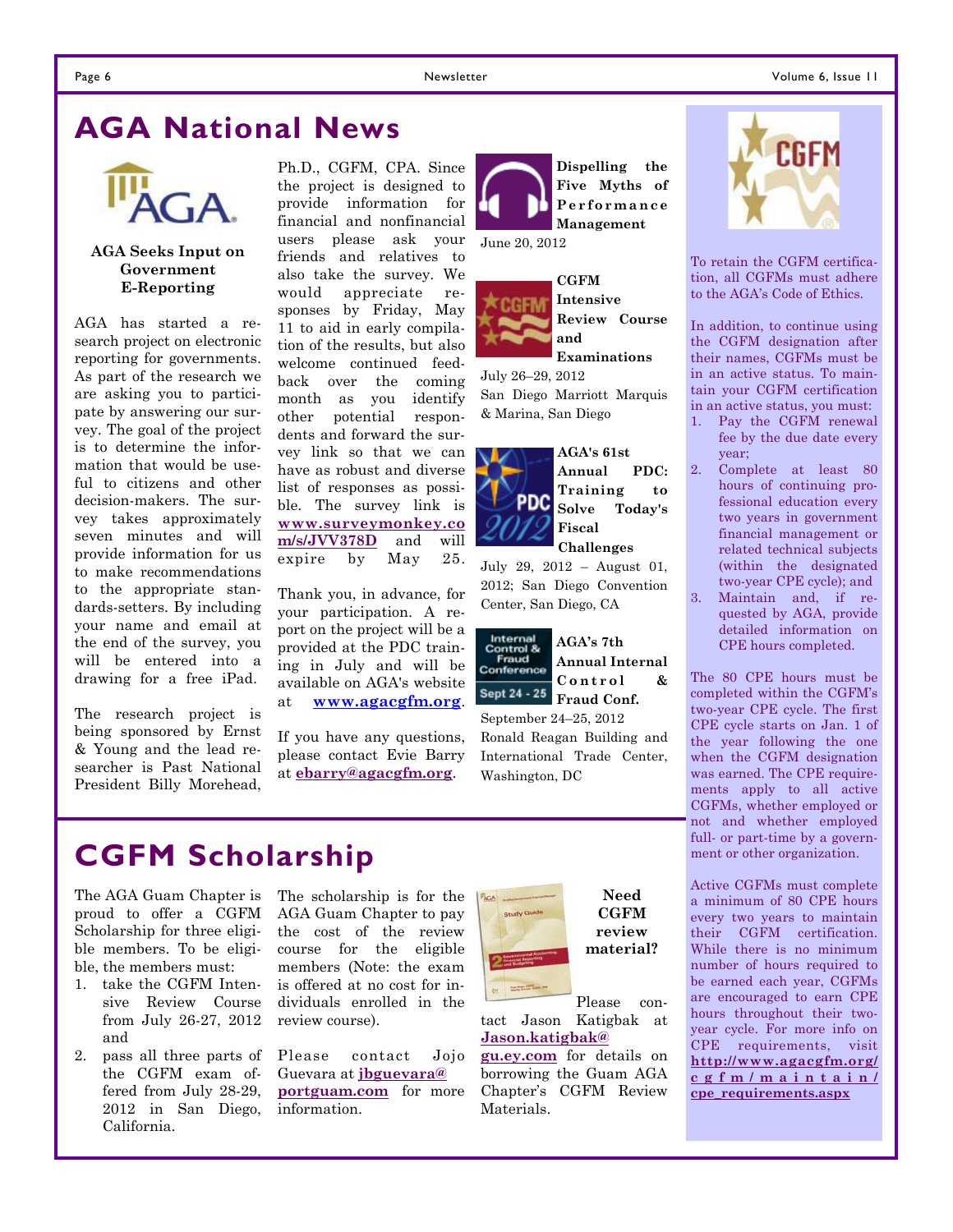### **Accountability—Guam Power Authority's CCR**



#### **By Maripaz Perez, CGFM, CGAP Accountability Chair AGA Guam Chapter**

Special thanks to:

Ms. Lennie Florencio, Guam Power Authority (GPA) Accountant III

AGA believes that Citizen-Centric Reports (CCR) will make governments more accountable to their citizens, and will help citizens become better educated and better able to participate in government activities. It is an integral practical step that governments can take in raising their game in accountability and transparency. Ms. Lennie Florencio has been an agent in the promotion of this goal to Guam's citizens in her role of compiling GPA's CCR.

Since Ms. Florencio's division is in charge of the monthly preparation of GPA's financial statements, she was tasked to be in charge to prepare pages 1~3 of the CCR. Page 4 of the CCR is prepared by the Chief Financial Officer (CFO), with the final approval of the General Manager. This project has also become one of the key performance indicators in her annual performance evaluation. Although she's responsible for the CCR, communication and coordination is a necessity. Part of Ms. Florencio's task is to coordinate with the CFO, Assistant CFO, and Controller for their comments and any additional information they wish to include in the CCR.

Planning is vital in putting together GPA's report. According to Ms. Florencio, as soon as the fieldwork for GPA's financial audit is initiated, she starts planning the contents of the CCR. She also starts gath-

ering the necessary information as they become available. Some information is based on unaudited numbers, which are then updated once the final figures are established. Ms. Florencio is grateful that management has given her the latitude to design and outline, in conformance with AGA requirements. GPA's CCR, adding that "[I]t is good that my bosses are giving me a free hand on how I'm going to present the CCR."

Although challenging, Ms. Florencio enjoys putting together GPA's CCR. "It's a challenge to present the financial report of the whole organization in just four pages. It's also a challenge to present it in a way that will depict the highlights and results of the operation that will easily be understood by the ratepayers. I enjoy doing graphic presentations of the financial."

The forefront of GPA's critical success factor is providing excellent customer service. One aspect of providing such service is by educating and providing customers with useful and understandable information about GPA. Ms. Florencio feels that GPA's CCR is a medium in enhancing GPA's accountability and transparency to its customers. The "CCR aims at providing information and responding to queries by the ratepayers. Through the CCR we can show our commitment to provide customer satisfaction by

presenting information that they want to know such as the results of our operation."

Ms. Florencio offers the following advice to other entities as they prepare their respective CCRs: "I try to put my shoes on the ratepayer's perspective. If I'm an ordinary person with no accounting background, what information do I want to see that will tell me how the organization is doing?" In addition, she stresses the importance of planning. "Don't wait for the audit field work to be done before starting on the CCR. Work on the unaudited numbers first and plot the charts and verbiage. Once the audit is done, just replace all data with the audited numbers."

We invite and encourage all entities to prepare and submit their respective CCRs to the AGA National and participate in the certificate program by completing the Certificate of Excellence in Citizen-Centric Reporting Application and forward along 5 copies of your report (and/ or include a link to a website where the report is posted) to:

The Citizen-Centric Reporting Program, AGA, 2208 Mount Vernon Avenue Alexandria, VA 22301 or via e-mail to: **ebarry@agacgfm.org**. Visit this link for additional information: **http:// www.agacgfm.org/ citizen/award.aspx**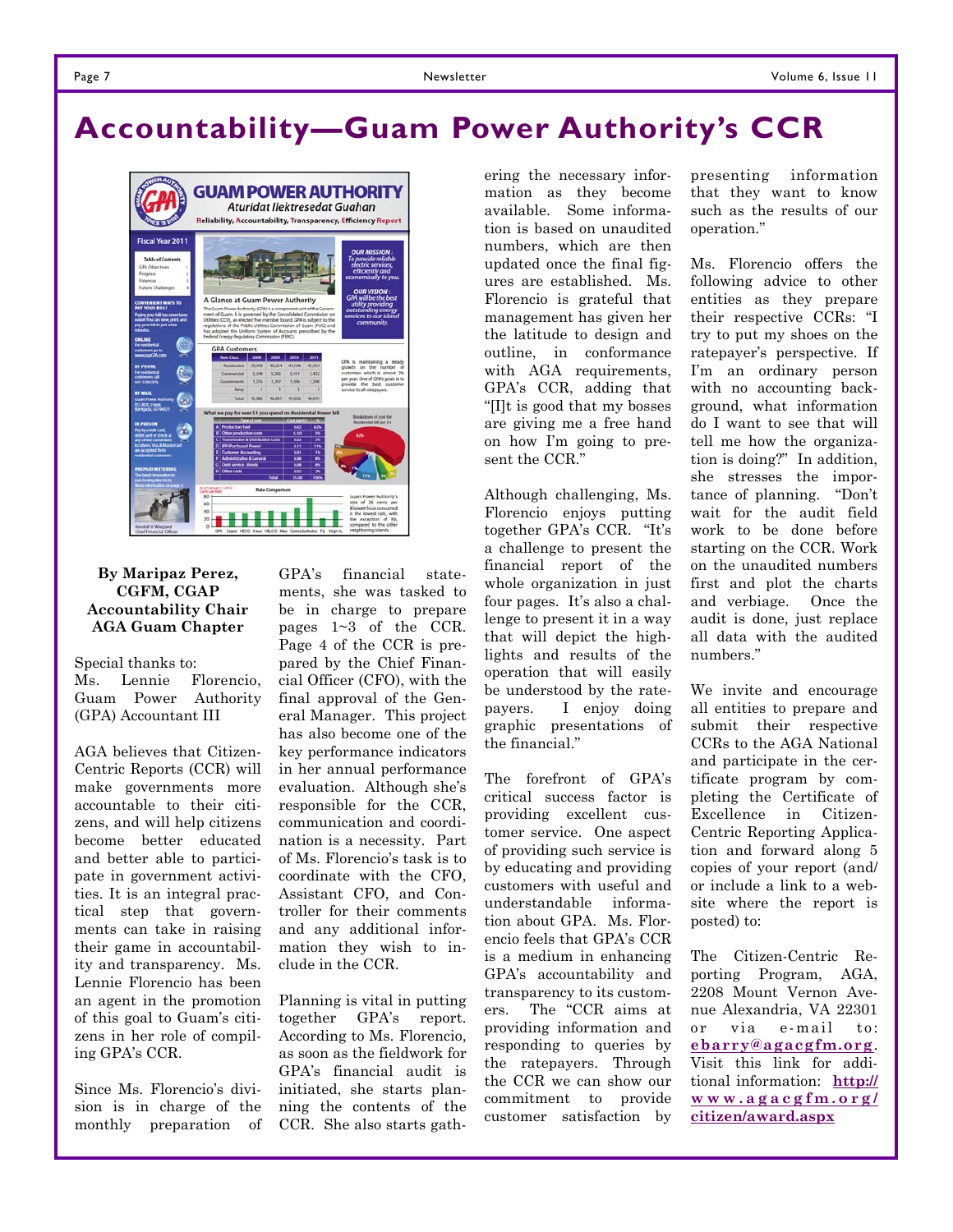#### **From the Editor**

Here's a quote in celebration of mother's day: "A man loves his sweetheart the most, his wife the best, but his mother the longest. ~Irish Proverb". We used the color lavender to portray mothers as it represents refinement, grace, elegance, and something special. We hope you found this newsletter worthwhile reading. Stay tuned for this month's last edition for Program Year 2011-2012!

As always, we would like to hear from you! If you have any questions, comments, suggestions, concerns or interesting topics you would like to share to our AGA Guam Chapter community, please let us know. You may e-mail me, Joy Bulatao, at joy.bulatao@gmail.com or my Co-Editor, Matt Quinata at agaguamchapter@yahoo.com.

### **Chapter Executive Committee Directory**

| <b>Position</b>                                 | <b>Name</b>                               | <b>Email</b> |
|-------------------------------------------------|-------------------------------------------|--------------|
| President                                       | <b>Vincent Duenas</b>                     | vduena       |
| <b>President-Elect</b>                          | Jason Katigbak, CFE, CIA, CPA             | Jason.k      |
| <b>Immediate Past President</b>                 | Thomas Paulino, CGFM, CPA, CGAP           | thomas       |
| <b>Treasurer</b>                                | Yukari B. Hechanova, CPA, CIA, CGFM, CGAP | yuka@        |
| Secretary                                       | <b>Rachel Field</b>                       | rfield@      |
| <b>Alternate Secretary</b>                      | Gloria Travis, CGFM                       | gtravis      |
| <b>Accountability Chair</b>                     | Maripaz N. Perez, CGFM, CGAP              | mpere:       |
| Awards Committee & Chapter Recognition<br>Chair | Taling Taitano, CPA, CGFM                 | tmtaita      |
| By-Laws and Procedures Chair                    | Llewelyn Terlaje, CGAP                    | Iterlaje     |
| By-Laws and Procedures Co-Chair                 | Thomas Paulino, CGFM, CPA, CGAP           | thoma        |
| <b>CGFM Chair</b>                               | Jojo Guevara III, CGFM                    | jbgueva      |
| <b>CGFM Co-Chair</b>                            | Gloria Travis, CGFM                       | gtravis      |
| <b>Chapter Auditor</b>                          | Rizalito Paglingayan                      | rizalito     |
| <b>Communications Chair</b>                     | Bobbie Howard, CPA                        | bobbie       |
| <b>Community Service Chair</b>                  | Lourdes R. Perez                          | guamp        |
| <b>Early Careers Chair</b>                      | Artemio "Ricky" Hernandez                 | artemi       |
| Early Careers Co-Chair                          | Zeny Nace, CFE, CPA, CGFM                 | znace(       |
| <b>Education Chair</b>                          | Jason Katigbak, CFE, CIA, CPA             | Jason.k      |
| Historian                                       | Jerrick Hernandez                         | jhernar      |
| Membership Chair                                | Valerie Manibusan Mafnas, CPA             | vmafna       |
| Newsletter Editor                               | Joy Bulatao                               | joy.bul      |
| Newsletter Co-Editor                            | Matt Quinata                              | mattqu       |
| <b>GPDC Chair</b>                               | Rodalyn Marquez, CGFM, CPA, CGAP, CIA     | rmarqu       |
| Programs/Technical Meetings Chair               | R. Joyce Castro                           | joyce.c      |
| Scholarship Chair                               | Doris Flores Brooks, CPA, CGFM            | dfbroo       |
| Standards & Research Chair                      | Christopher Wolseley, CA                  | cwolse       |
| Webmaster                                       | Doreen Crisostomo, PhD., CGFM             | doreer       |
| <b>Student Representative</b>                   | <b>Cheri Sumalpong</b>                    | cherim       |

as@guamopa.org atigbak@gu.ey.com spaulino@gmail.com guamwaterworks.org Dguamopa.org @uguam.uog.edu  $z$ @guamopa.org no@gmail.com @guamopa.org spaulino@gmail.com ara@portguam.com @uguam.uog.edu .paglingayan@gu.ey.com 725@yahoo.com erezlou@gmail.com orh@gmail.com 20uguam.uog.edu atigbak@gu.ey.com ndez@guamopa.org s@gpagwa.com atao@gmail.com uinata@gmail.com uez@guamopa.org :astro@doa.guam.gov ks@guamopa.org ley@deloitte.com ntc@guam.net arie.s@gmail.com

**Job Announcement**: Guam Retail Company is seeking an Accountant. Please e-mail resume to **guamcontroller@aol.com**.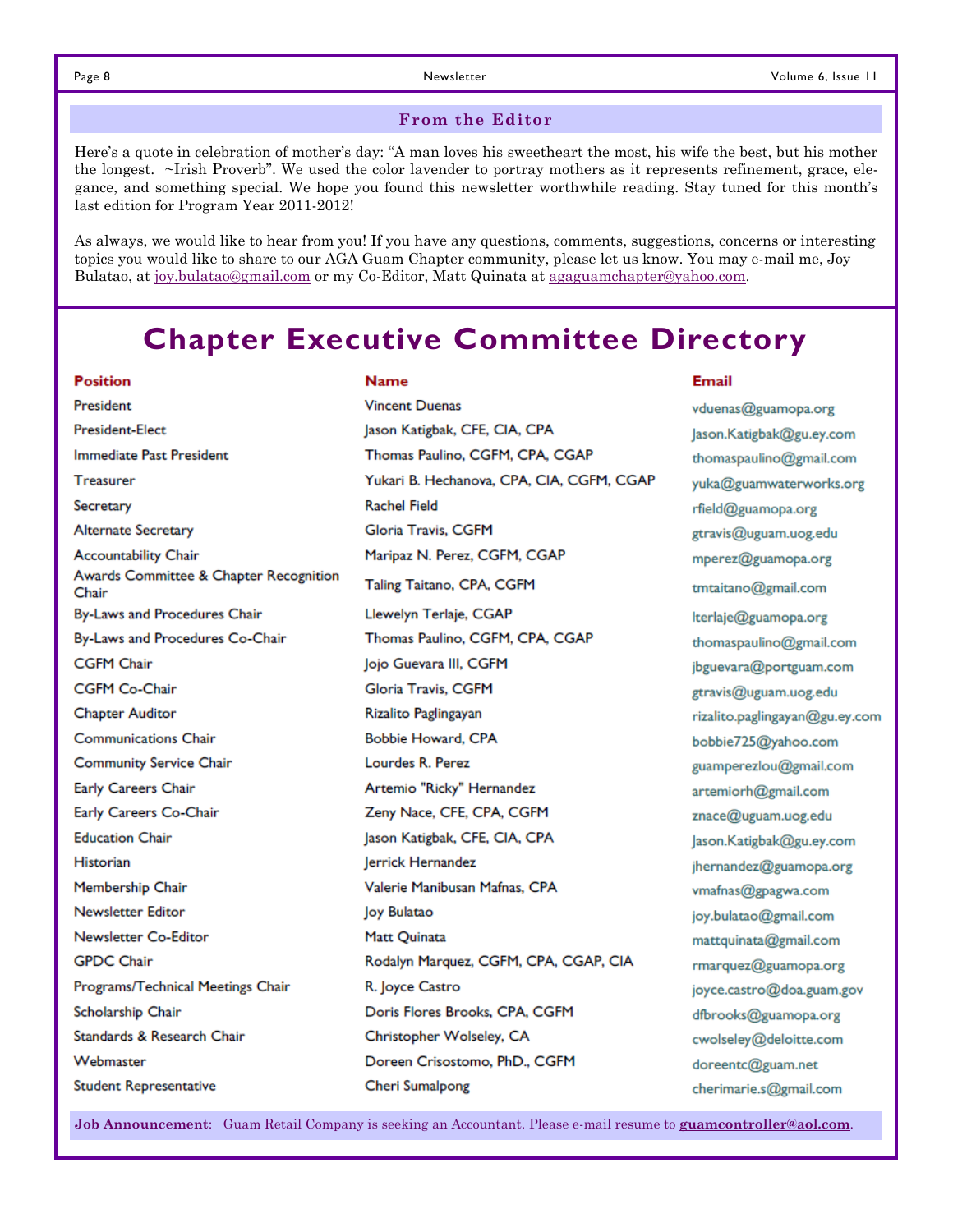

### Guam Professional Development **Conference**

*(Formerly Pacific Emerging Issues Conference)* 

**July 17 to 19, 2012 (Tuesday to Thursday) Hotel Nikko Guam Earn up to 24 hours of CPEs** 

The **Association of Government Accountants (AGA) – Guam Chapter** in association with the **Guam Society of Certified Public Accountants (GSCPA)** invites you to the Guam Professional Development Conference (GPDC) for a 3-day conference from July 17 to 19, 2012 at the Hotel Nikko Guam.

### *"The Future of Accountability"*

### **Featured Courses\***:

#### **Personal Development Courses**:

- Managing Across Generations: How to Motivate and Deal with Generation X, Y, and Z
- Leadership Skills in a Globalized Economy

### **Auditing and Accounting Courses**:

- Government Accounting Standards Update
- Top Deficiencies in Financial Statement Audits
- Common Deficiencies in A-133 audits

#### **Internal Audit Courses**:

- Best Practices in Internal Audit
- Linking Management Controls and Measures to Fraud
- Auditor Roles in Public Sector Performance Auditing, Measurement, and Management
- Fraud IQ and Awareness Hands on Experience

#### **Trends**:

- The Power of Social Media
- Auditing in the Cloud
- Managing Change
- Ethical Issues in the Government

#### **Others**:

- Practical tips in taking the CGFM exams
- Ethical Issues in the Government
- Procurement Appeals and Process

*\*subject to changes* 

### **Registration Cost**:

*(Includes materials, lunches and snacks)* 

Early Registration (by June 30, 2012) AGA Members \$450 GSCPA Members \$500 Non-member \$550

Regular Registration (after June 30, 2012) AGA Members \$500

GSCPA Members \$550 Non-member \$600

#### **Room Rate**:

Hotel Nikko Guam is offering special room rates for GPDC attendees at \$115/night + 11% tax with beach view and breakfast for two. (Regular rate is \$145 + 11%.)

#### **Contact Us**:

If you have any questions regarding this conference, please contact Jason Katigbak at (671) 649-3700 x 85957 or Rodalyn Marquez at (671) 475-0390 x 204. You can also send us a message through the following:

> jason.katigbak@gu.ey.com rmarquez@guamopa.org



http://aga.guam.net/





Be an **AGA member** and receive benefits to support your career growth, visit http://www.agacgfm.org/Membership/Member-Benefits.aspx and signup online https://secure.agacgfm.org/forms/MemberRegistration.aspx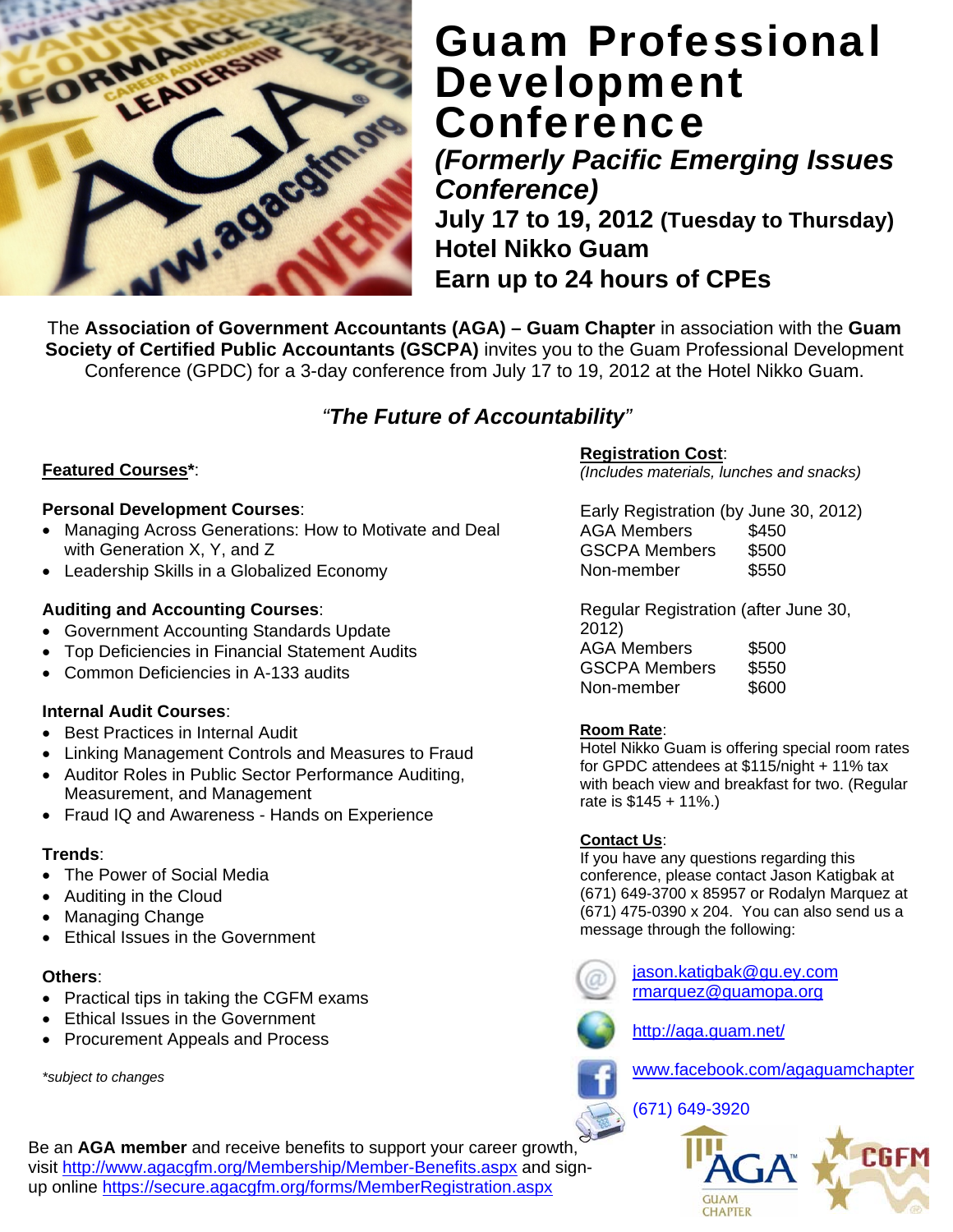

### Guam Professional Development **Conference**

*(Formerly Pacific Emerging Issues Conference)* 

**July 17 to 19, 2012 (Tuesday to Thursday) Hotel Nikko Guam Earn up to 24 hours of CPEs** 

The **Association of Government Accountants (AGA) – Guam Chapter** in association with the **Guam Society of Certified Public Accountants (GSCPA)** invites you to the Guam Professional Development Conference (GPDC) for a 3-day conference from July 17 to 19, 2012 at the Hotel Nikko Guam.

### *"The Future of Accountability"*

**REGISTRATION INFORMATION** 

|               |      | Early Registration (by June 30, 2012)                                                      |
|---------------|------|--------------------------------------------------------------------------------------------|
| Name:         |      | <b>AGA Members</b><br>\$450<br>$\Box$ GSCPA Members<br>\$500<br>\$550<br>$\Box$ Non-member |
| Organization: |      | Regular Registration (after June 30, 2012)                                                 |
| Phone:        | Fax: | <b>AGA Members</b><br>\$500<br><b>GSCPA Members</b><br>\$550<br>Non-member<br>\$600        |

**E-mail:** 

### **IMPORTANT NOTICES – PLEASE READ**

#### **Registration and Payments**

- AGA Members and all others, please fax registrations and/or Government Purchase Orders to (671) 649-3920 or email to jason.katigbak@gu.ey.com or rmarquez@guamopa.org **no later than June 30, 2012** (**Saturday**).
- Payments or Validated Government Purchase Orders must be received by **June 30, 2012** (**Saturday**). Please make checks **payable to "AGA-Guam Chapter"** and mail to P.O. Box 1124 Hagåtña, GU 96932.

#### **Cancellation, Substitution, and Refund Policy**

- Cancellation request must be submitted in writing to jason.katigbak@gu.ey.com or rmarquez@guamopa.org **by June 30, 2012** (**Saturday**). Any cancellation request **after June 30, 2012** (**Saturday**) will be **penalized \$20** administrative cost.
- No refunds will be given for cancellations received after that date. No shows will be billed for the full conference fee.
- Substitution of participants is permissible with AGA written authorization.

Be an **AGA member** and receive benefits to support your career growth, visit http://www.agacgfm.org/Membership/Member-Benefits.aspx and signup online https://secure.agacgfm.org/forms/MemberRegistration.aspx

**Registration Cost\***: Check box that applies: *(Includes materials, lunches and snacks)* 

*Early Registration (by June 30, 2012)* 

| $\Box$ AGA Members   | \$500 |
|----------------------|-------|
| $\Box$ GSCPA Members | \$550 |
| Non-member           | \$600 |

### **Room Rate**:

Hotel Nikko Guam is offering special room rates for GPDC attendees at \$115/night + 11% tax with beach view and breakfast for two. (Regular rate is \$145 + 11%.)

### **Contact Us**:

If you have any questions regarding this conference, please contact Jason Katigbak at (671) 649-3700 x 85957 or Rodalyn Marquez at (671) 475-0390 x 204. You can also send us a message through the following:

> jason.katigbak@gu.ey.com rmarquez@guamopa.org



http://aga.guam.net/



(671) 649-3920



www.facebook.com/agaguamchapter